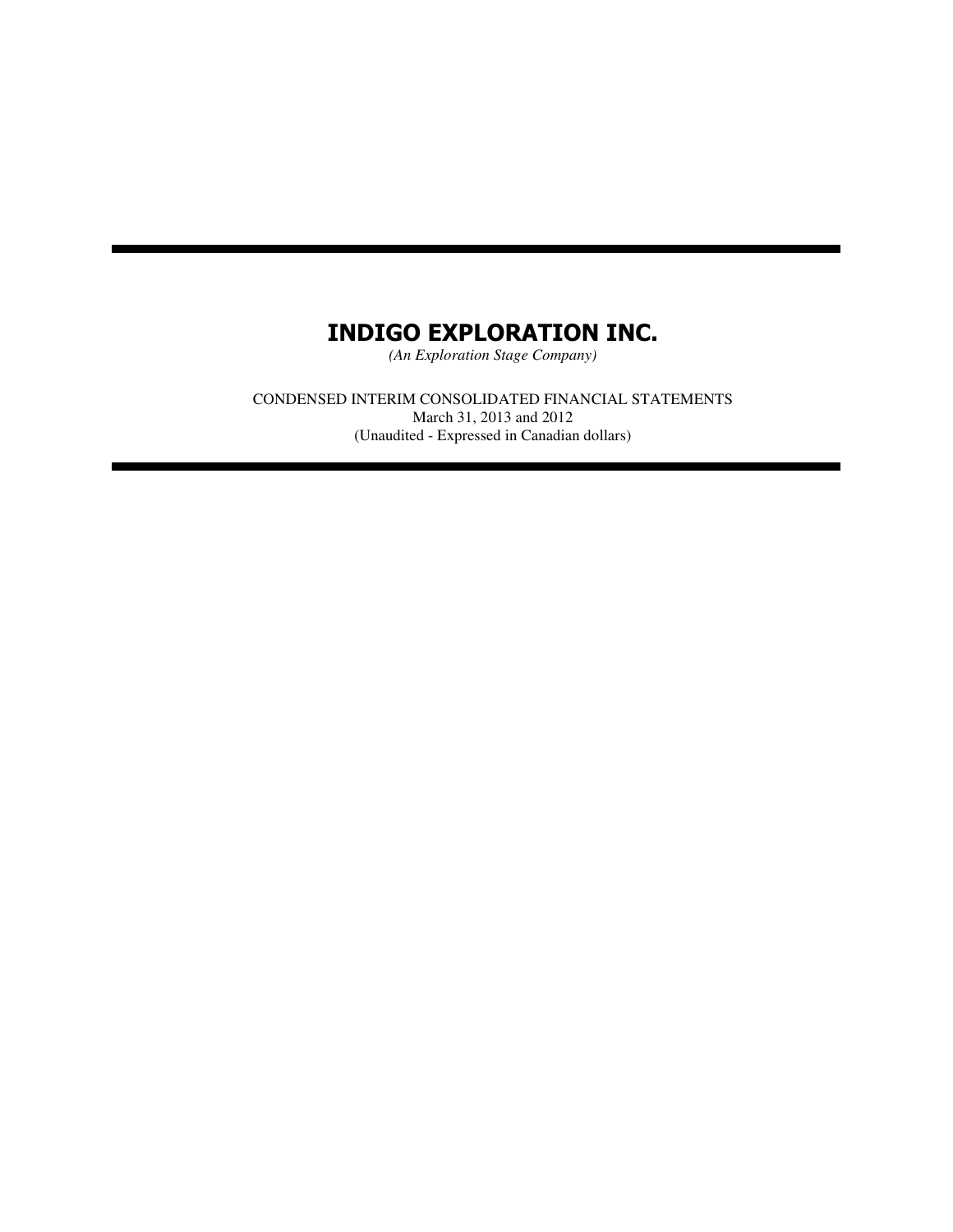#### **NOTICE OF NO AUDITOR REVIEW OF**

#### **CONDENSED INTERIM CONSOLIDATED FINANCIAL STATEMENTS**

The accompanying unaudited condensed interim consolidated financial statements of the Company and all information contained in the second quarter 2013 report have been prepared by and are the responsibility of the Company's management.

The Audit Committee of the Board of Directors has reviewed the condensed interim consolidated financial statements and related financial reporting matters.

The Company's independent auditor has not performed a review of these condensed interim consolidated financial statements in accordance with standards established by the Canadian Institute of Chartered Accountants for a review of condensed interim consolidated financial statements by an entity's auditor.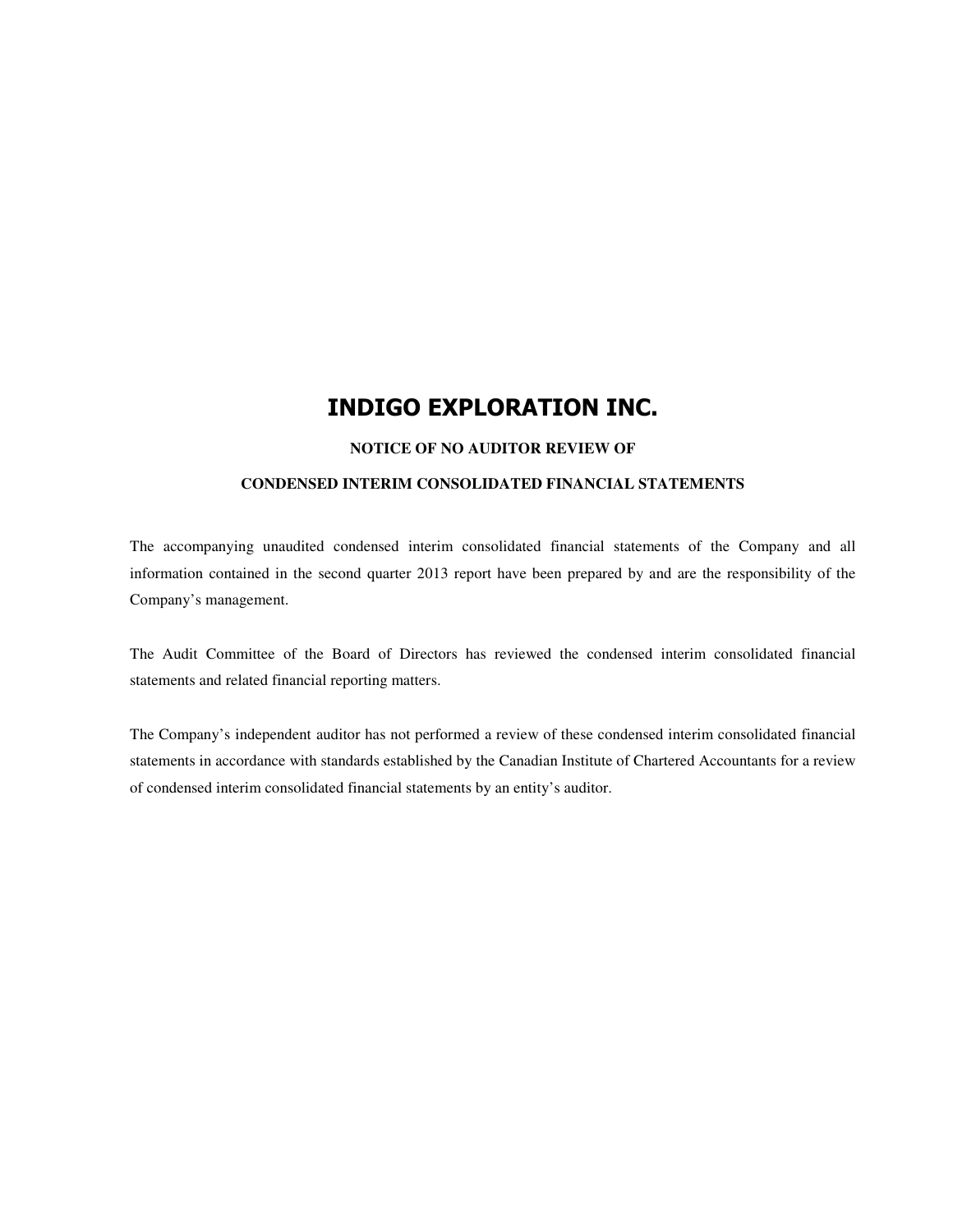#### *(An Exploration Stage Company)*

#### **CONDENSED INTERIM CONSOLIDATED STATEMENTS OF FINANCIAL POSITION**

(Unaudited - Expressed in Canadian dollars)

| <b>ASSETS</b><br>Current<br>84,464<br>315,879<br>Cash and cash equivalents<br>5<br>Taxes recoverable and other receivables<br>16,164<br>10,823<br>15,552<br>5,491<br>Prepaid expenses<br>116,180<br>30,720<br>36,034<br>Equipment<br>3,280,303<br>6<br>3,356,639<br>Mineral properties (Schedule 1) |             | March 31,<br>2013 | September 30,<br>2012 |
|-----------------------------------------------------------------------------------------------------------------------------------------------------------------------------------------------------------------------------------------------------------------------------------------------------|-------------|-------------------|-----------------------|
|                                                                                                                                                                                                                                                                                                     | <b>Note</b> | \$                | \$                    |
|                                                                                                                                                                                                                                                                                                     |             |                   |                       |
|                                                                                                                                                                                                                                                                                                     |             |                   |                       |
|                                                                                                                                                                                                                                                                                                     |             |                   |                       |
|                                                                                                                                                                                                                                                                                                     |             |                   |                       |
|                                                                                                                                                                                                                                                                                                     |             |                   |                       |
|                                                                                                                                                                                                                                                                                                     |             |                   | 332,193               |
|                                                                                                                                                                                                                                                                                                     |             |                   |                       |
|                                                                                                                                                                                                                                                                                                     |             |                   |                       |
|                                                                                                                                                                                                                                                                                                     |             |                   |                       |
|                                                                                                                                                                                                                                                                                                     |             | 3,503,539         | 3,648,530             |
|                                                                                                                                                                                                                                                                                                     |             |                   |                       |
| <b>LIABILITIES</b>                                                                                                                                                                                                                                                                                  |             |                   |                       |
| Current                                                                                                                                                                                                                                                                                             |             |                   |                       |
| 7,9<br>Accounts payable and accrued liabilities<br>62,664                                                                                                                                                                                                                                           |             |                   | 103,699               |
|                                                                                                                                                                                                                                                                                                     |             |                   |                       |
| <b>EQUITY ATTRIBUTABLE TO SHAREHOLDERS</b>                                                                                                                                                                                                                                                          |             |                   |                       |
| 8<br>Share capital<br>5,884,119                                                                                                                                                                                                                                                                     |             |                   | 5,884,119             |
| Contributed surplus<br>614,598                                                                                                                                                                                                                                                                      |             |                   | 614,598               |
| Deficit<br>(3,057,842)                                                                                                                                                                                                                                                                              |             |                   | (2,953,886)           |
| 3,440,875                                                                                                                                                                                                                                                                                           |             |                   | 3,544,831             |
| 3,503,539                                                                                                                                                                                                                                                                                           |             |                   | 3,648,530             |

Organization and nature of operations (Note 1)

Going concern (Note 2)

Commitments (Notes 6 and 8)

Subsequent events (Notes 6 and 13)

## **Approved by the Board of Directors**

 *"Keir Reynolds"* Director *"Paul S. Cowley"* Director

The accompanying notes are an integral part of these condensed interim consolidated financial statements.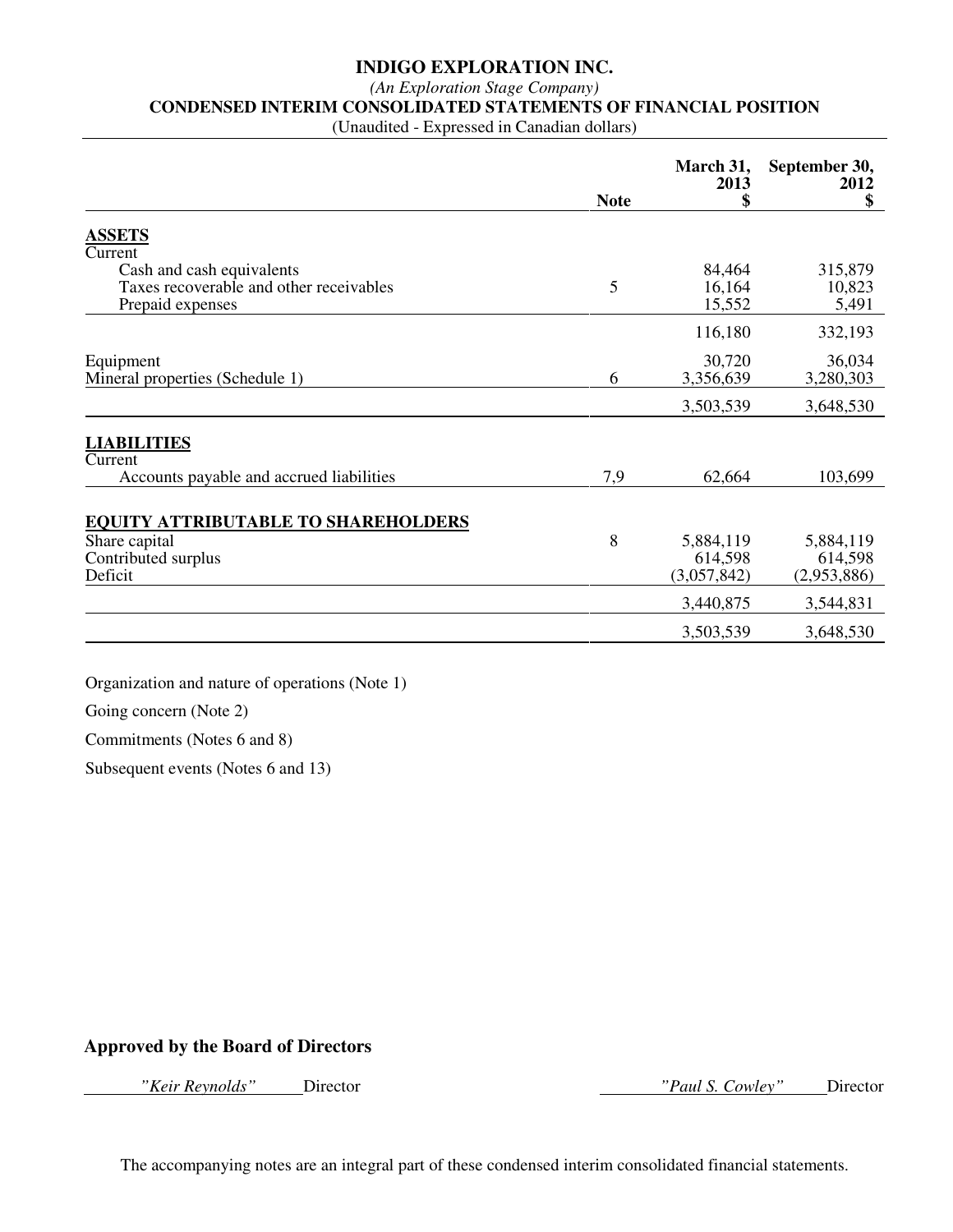## *(An Exploration Stage Company)*  **CONDENSED INTERIM CONSOLIDATED STATEMENTS OF LOSS AND COMPREHENSIVE LOSS**

(Unaudited - Expressed in Canadian dollars)

|                                                | March 31,   |            | <b>Three months ended</b> |            | Six months ended<br>March 31, |
|------------------------------------------------|-------------|------------|---------------------------|------------|-------------------------------|
|                                                |             | 2013       | 2012                      | 2013       | 2012                          |
|                                                | <b>Note</b> | \$         | \$                        | \$         | \$                            |
| Accounting and audit fees                      | 9           | 15,232     | 20,727                    | 25,297     | 32,513                        |
| Depreciation                                   |             | 2,655      | 4,198                     | 5,314      | 8,397                         |
| Consulting fees                                |             |            | 31,781                    |            | 41,835                        |
| Filing fees                                    |             | 10,550     | 10,341                    | 11,582     | 11,614                        |
| Foreign exchange loss                          |             | 203        | 18,665                    | 2,016      | 15,225                        |
| General exploration                            |             |            |                           | 1,481      |                               |
| Investor relations                             |             | 276        | 27,234                    | 276        | 106,593                       |
| Legal fees                                     |             | 3,414      | 3,286                     | 3,914      | 24,489                        |
| Management and administration fees             | 9           | 7,400      | 39,375                    | 13,400     | 74,042                        |
| Office and miscellaneous                       |             | 16,469     | 42,091                    | 41,223     | 98,951                        |
| Share-based payments                           | 8(b)        |            |                           |            | 171,961                       |
| Travel and accommodation                       |             |            | 17,826                    |            | 30,066                        |
| Loss before other item                         |             | (56, 199)  | (215,524)                 | (104, 503) | (615, 686)                    |
| Interest income                                |             | 42         | 13,117                    | 547        | 18,123                        |
| Net loss and comprehensive loss for the period |             | (56, 157)  | (202, 407)                | (103,956)  | (597, 563)                    |
| Basic and diluted loss per share               |             | (0.00)     | (0.01)                    | (0.00)     | (0.02)                        |
| Weighted average number of shares              |             | 33,060,982 | 32,760,982                | 33,060,982 | 32,760,982                    |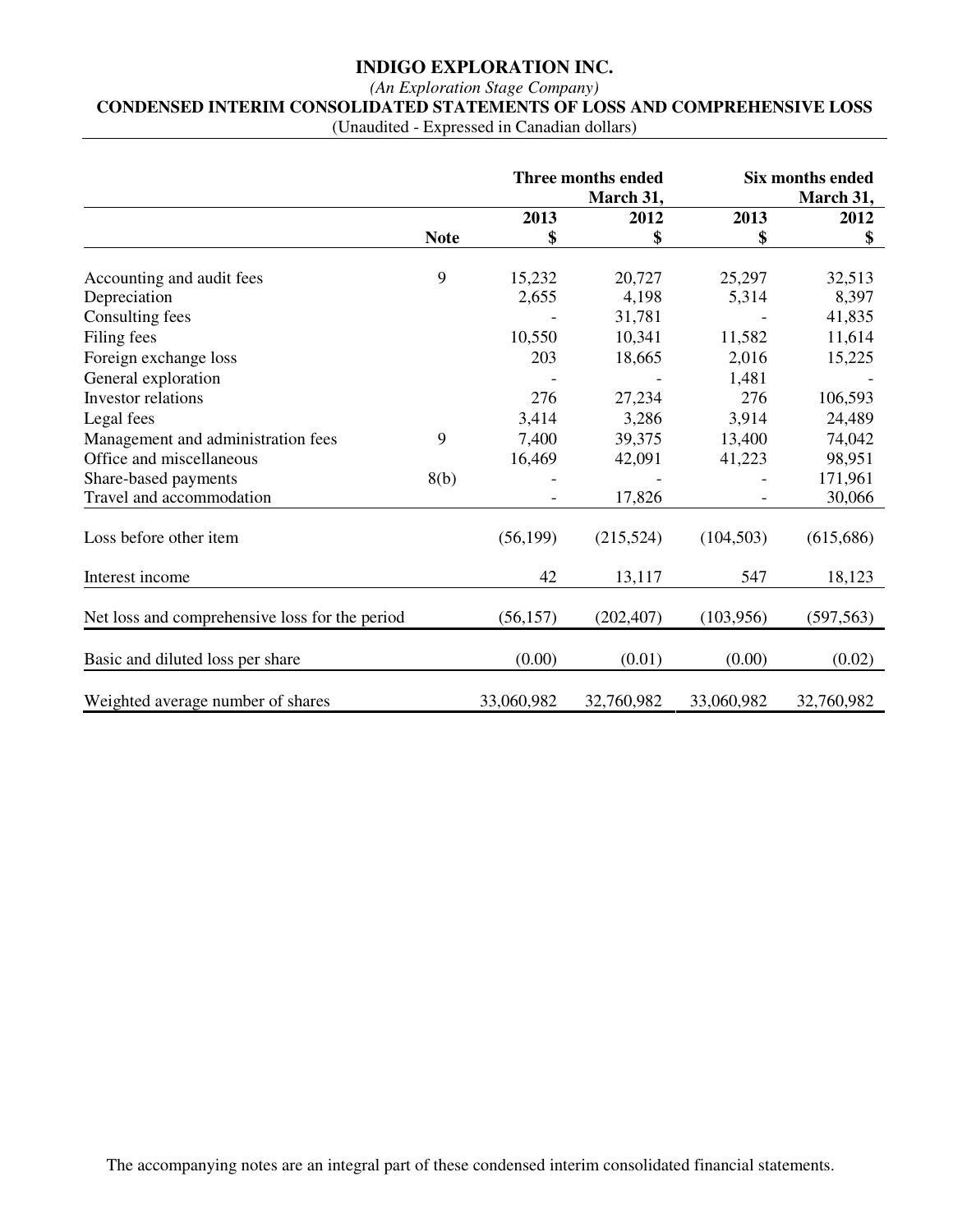#### *(An Exploration Stage Company)*

**CONDENSED INTERIM CONSOLIDATED STATEMENTS OF CASH FLOWS** 

For the six months ended March 31, 2013 and 2012

(Unaudited- Expressed in Canadian dollars)

|                                                           | 2013<br>\$ | 2012<br>\$  |
|-----------------------------------------------------------|------------|-------------|
| Cash provided by (used in)                                |            |             |
| Operating activities                                      |            |             |
| Net loss for the period                                   | (103,956)  | (597, 563)  |
| Add items not involving cash:                             |            |             |
| Depreciation                                              | 5,314      | 8,397       |
| Share-based payments                                      |            | 171,961     |
|                                                           | (98, 642)  | (417,205)   |
| Changes in non-cash working capital items:                |            |             |
| Taxes recoverable and other receivables                   | (5,341)    | (1,349)     |
| Prepaid expenses                                          | (10,061)   | 11,859      |
| Accounts payable and accrued liabilities                  | 3,148      | (72,106)    |
|                                                           | (110, 896) | (478, 801)  |
|                                                           |            |             |
| Investing activities<br>Deferred acquisition expenditures | (30, 493)  |             |
| Deferred exploration expenditures                         | (90,026)   | (849, 479)  |
| Purchase of equipment                                     |            | (42,591)    |
| Recovery of other assets                                  |            | 3,500       |
|                                                           | (120, 519) | (888, 570)  |
|                                                           |            |             |
| Decrease in cash and cash equivalents during the period   | (231, 415) | (1,367,371) |
| Cash and cash equivalents - beginning of the period       | 315,879    | 2,190,639   |
| Cash and cash equivalents - end of the period             | 84,464     | 823,268     |
|                                                           |            |             |
| Cash paid for interest                                    |            |             |
| Cash paid for income taxes                                |            |             |
|                                                           |            |             |
| Cash and cash equivalents are comprised of:<br>Cash       | 5,098      | 68,268      |
| Short-term investments                                    | 79,366     | 755,000     |
|                                                           |            |             |
|                                                           | 84,464     | 823,268     |

Supplemental cash flow information (Note 11)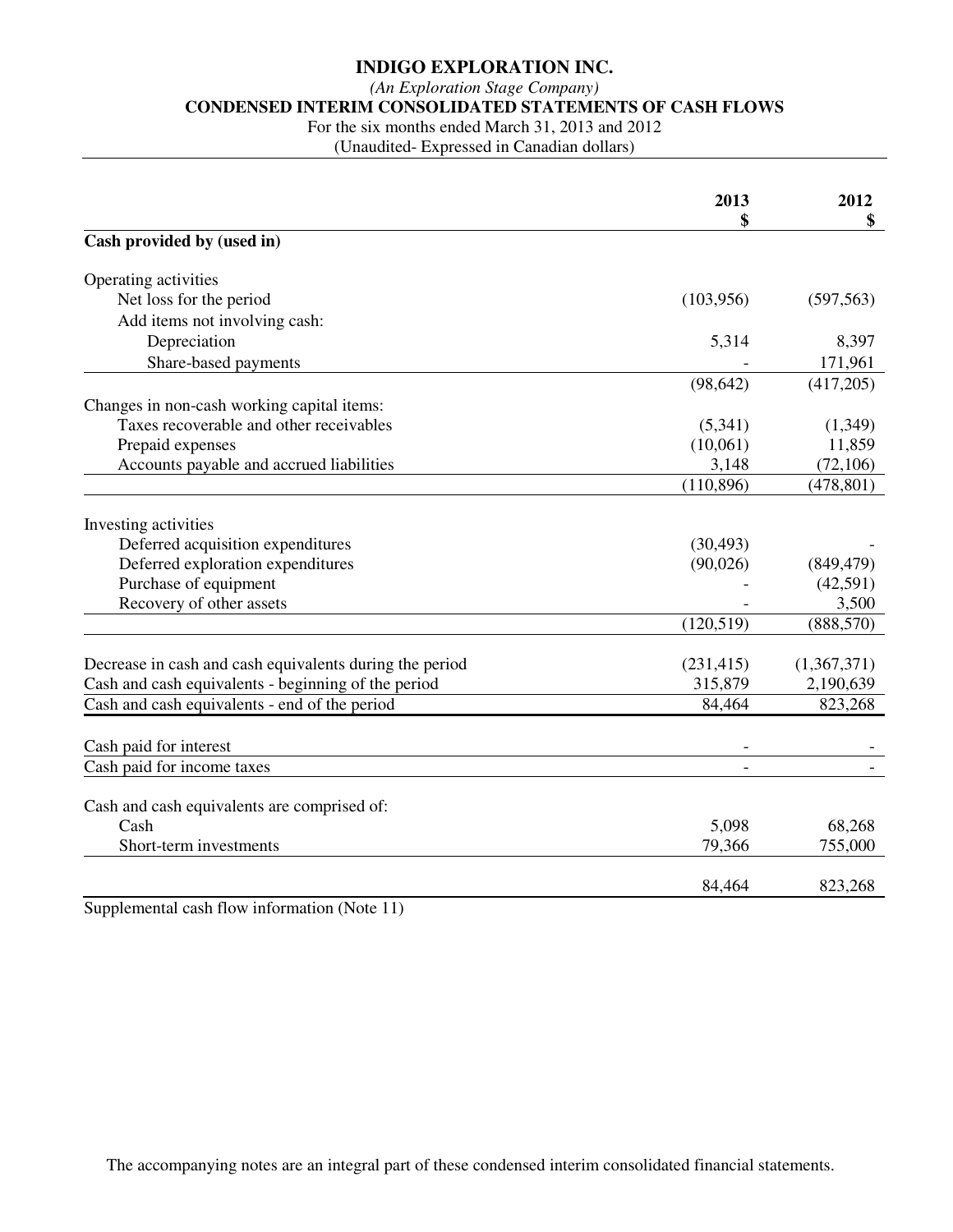#### *(An Exploration Stage Company)*

**CONDENSED INTERIM CONSOLIDATED STATEMENTS OF CHANGES IN EQUITY** 

For the six months ended March 31, 2013 and 2012

(Unaudited - Expressed in Canadian dollars)

|                                                                                                   | <b>Shares</b><br># | <b>Share</b><br>Capital<br>\$ | Contributed<br><b>Surplus</b> | <b>Deficit</b><br>\$ | <b>Total</b><br>\$    |
|---------------------------------------------------------------------------------------------------|--------------------|-------------------------------|-------------------------------|----------------------|-----------------------|
| Balance – September 30, 2011                                                                      | 32,760,982         | 5,869,119                     | 442,637                       | (2,061,604)          | 4,250,152             |
| Share-based payments<br>Net loss for the period                                                   |                    |                               | 171,961                       | (597, 563)           | 171,961<br>(597, 563) |
| Balance – March 31, 2012                                                                          | 32,760,982         | 5,869,119                     | 614,598                       | (2,659,167)          | 3,824,550             |
| Issued during the period:<br>Pursuant to mineral property<br>agreement<br>Net loss for the period | 300,000            | 15,000                        |                               | (294, 719)           | 15,000<br>(294, 719)  |
| Balance – September 30, 2012                                                                      | 33,060,982         | 5,884,119                     | 614,598                       | (2,953,886)          | 3,544,831             |
| Net loss for the period                                                                           |                    |                               |                               | (103, 956)           | (103, 956)            |
| Balance – March 31, 2013                                                                          | 33,060,982         | 5,884,119                     | 614,598                       | (3,057,842)          | 3,440,875             |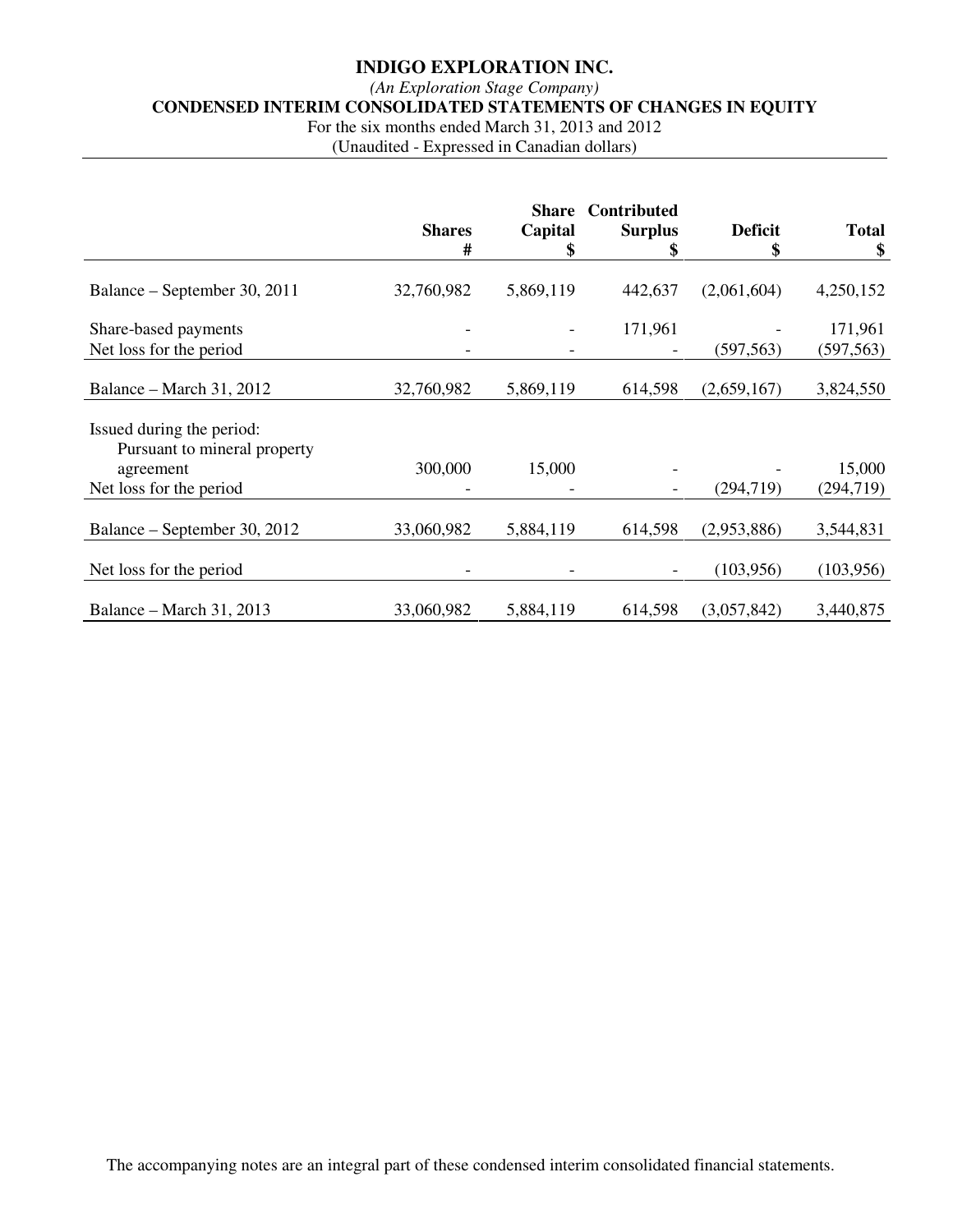## **1 ORGANIZATION AND NATURE OF OPERATIONS**

Indigo Exploration Inc. ("the Company") is in the business of the acquisition, exploration and evaluation of mineral properties, and either joint venturing or developing these properties further or disposing of them when the evaluation is completed. The Company is listed for trading on the TSX Venture Exchange under the symbol "IXI". At March 31, 2013, the Company was in the exploration stage and had interests in properties located in Burkina Faso, West Africa. The Company's corporate head office is located at Suite 880 – 580 Hornby Street, Vancouver, British Columbia, Canada.

## **2 GOING CONCERN**

These condensed interim consolidated financial statements have been prepared on a going concern basis, which assumes that the Company will be able to meet its obligations and continue its operations for the next twelve months. Realization values may be substantially different from carrying values as shown and these financial statements do not give effect to adjustments that would be necessary to the carrying values and classification of assets and liabilities should the Company be unable to continue as a going concern. Such adjustments could be material. At March 31, 2013, the Company had not yet achieved profitable operations, had an accumulated deficit of \$3,057,842 since inception and expects to incur further losses in the development of its business, all of which may cast significant doubt upon the Company's ability to continue as a going concern and, therefore, that it may be unable to realize its assets and discharge its liabilities in the normal course of business. The Company's ability to continue as a going concern is dependent upon its ability to obtain the necessary financing to develop the mineral properties and to meet its ongoing levels of corporate overhead and discharge its liabilities as they come due. Although the Company has been successful in the past in obtaining financing, there is no assurance that it will be able to obtain adequate financing in the future or that such financing will be on terms advantageous to the Company. Subsequent to March 31, 2013, the Company closed a private placement of 10,000,000 units at a price of \$0.05 per unit for gross proceeds of \$500,000 (Note 13).

## **3 BASIS OF PRESENTATION**

These condensed interim consolidated financial statements have been prepared in accordance with International Financial Reporting Standards ("IFRS") as issued by the International Accounting Standards Board ("IASB") applicable to the preparation of interim financial statements, including IAS 34, Interim Financial Reporting. The condensed interim consolidated financial statements should be read in conjunction with the annual consolidated financial statements for the year ended September 30, 2012, which have been prepared in accordance with IFRS as issued by the IASB.

The Company uses the same accounting policies and methods of computation as in the annual consolidated financial statements for the year ended September 30, 2012.

These financial statements were approved by the board of directors for issue on May 28, 2013.

## **4 CRITICAL ACCOUNTING ESTIMATES AND JUDGEMENTS**

The preparation of financial statements requires management to use judgement in applying its accounting policies and estimates and assumptions about the future. Estimates and other judgements are continuously evaluated and are based on management's experience and other factors, including expectations about future events that are believed to be reasonable under the circumstances.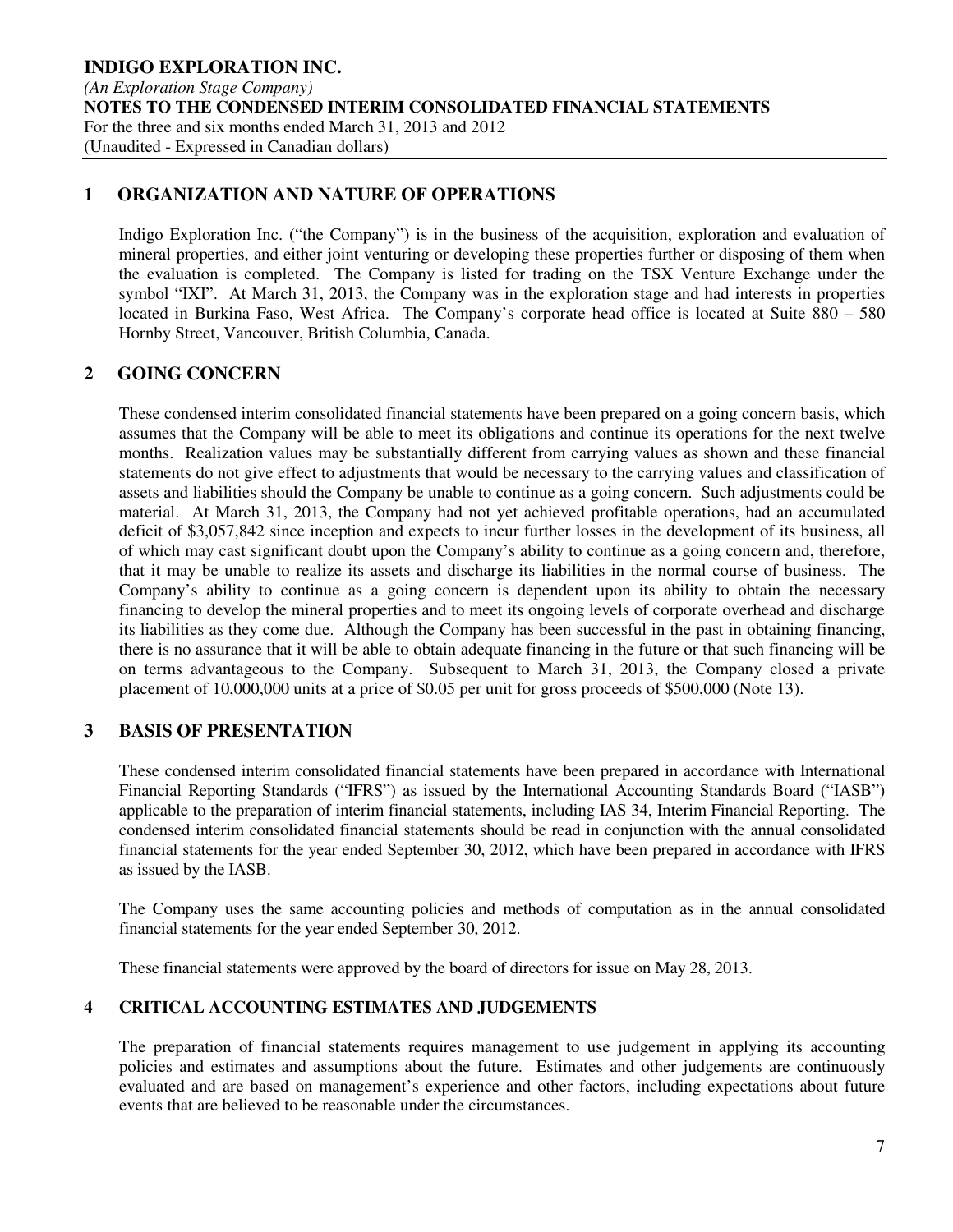Critical accounting estimates and judgements:

- (i) The assumption that the Company is a going concern and will continue in operation for the foreseeable future and at least one year. The factors considered by management are disclosed in Note 2.
- (ii) The assessment of indicators of impairment for the mineral property and the related determination of the recoverable amount and write-down of the property where applicable.

## **5 TAXES RECOVERABLE AND OTHER RECEIVABLES**

|                                               | March 31,<br>2013 | September 30,<br>2012 |
|-----------------------------------------------|-------------------|-----------------------|
|                                               |                   |                       |
| HST recoverable                               | 7,099             | 4,622                 |
| Interest receivable                           | 2,800             | 5,100                 |
| Other receivables                             | 6,265             | 1,101                 |
|                                               |                   |                       |
| Total taxes recoverable and other receivables | 16,164            | 10,823                |

## **6 MINERAL PROPERTIES (Schedule 1)**

Title to mineral properties involves certain inherent risks due to the difficulties of determining the validity of certain claims as well as the potential for problems arising from the frequently ambiguous conveyancing history characteristic of many mineral properties. The Company has investigated title to its mineral properties and, to the best of its knowledge, title to its properties are in good standing.

The recoverability of amounts shown as mineral properties is dependent upon the conversion of mineral resources to economically recoverable reserves, the Company's ability to obtain financing to develop the properties, and the ultimate realization of profits through future production or sale of the properties.

Pursuant to the Mining Code of Burkina Faso, an exploration permit holder is required to incur 270,000 West African CFA Francs (\$537) of exploration expenditures per square kilometre per year in order to maintain its permits in good standing. If such expenditures are not incurred, the Government of Burkina Faso may, at its discretion, cancel the permits after giving the permit holder sixty days notice to remedy any deficiency. At March 31, 2013, the Company had not incurred sufficient expenditures on its Kodyel, Loto and Tordo permits to comply with the Mining Code of Burkina Faso. However, the Government of Burkina Faso has renewed the Kodyel, Loto and Tordo permits and has not issued the Company any notice of non-compliance. The Company is in the process of renewing the Lati permit. Sufficient expenditures have been incurred on the Moule and Lati permits. The Company believes its Burkina Faso permits are in good standing.

#### *Kodyel Exploration Permit and Other Permits*

Pursuant to the acquisition of Sanu Burkina Faso S.A.R.L. on June 30, 2010, the Company acquired gold mineral properties located in Burkina Faso, Africa. The permits acquired were the Kodyel Exploration Permit, the Tordo Exploration Permit, the Lati Exploration Permit and the Loto Exploration Permit. The Company has no significant commitments with respect to these permits other than compliance with the Mining Code of Burkina Faso.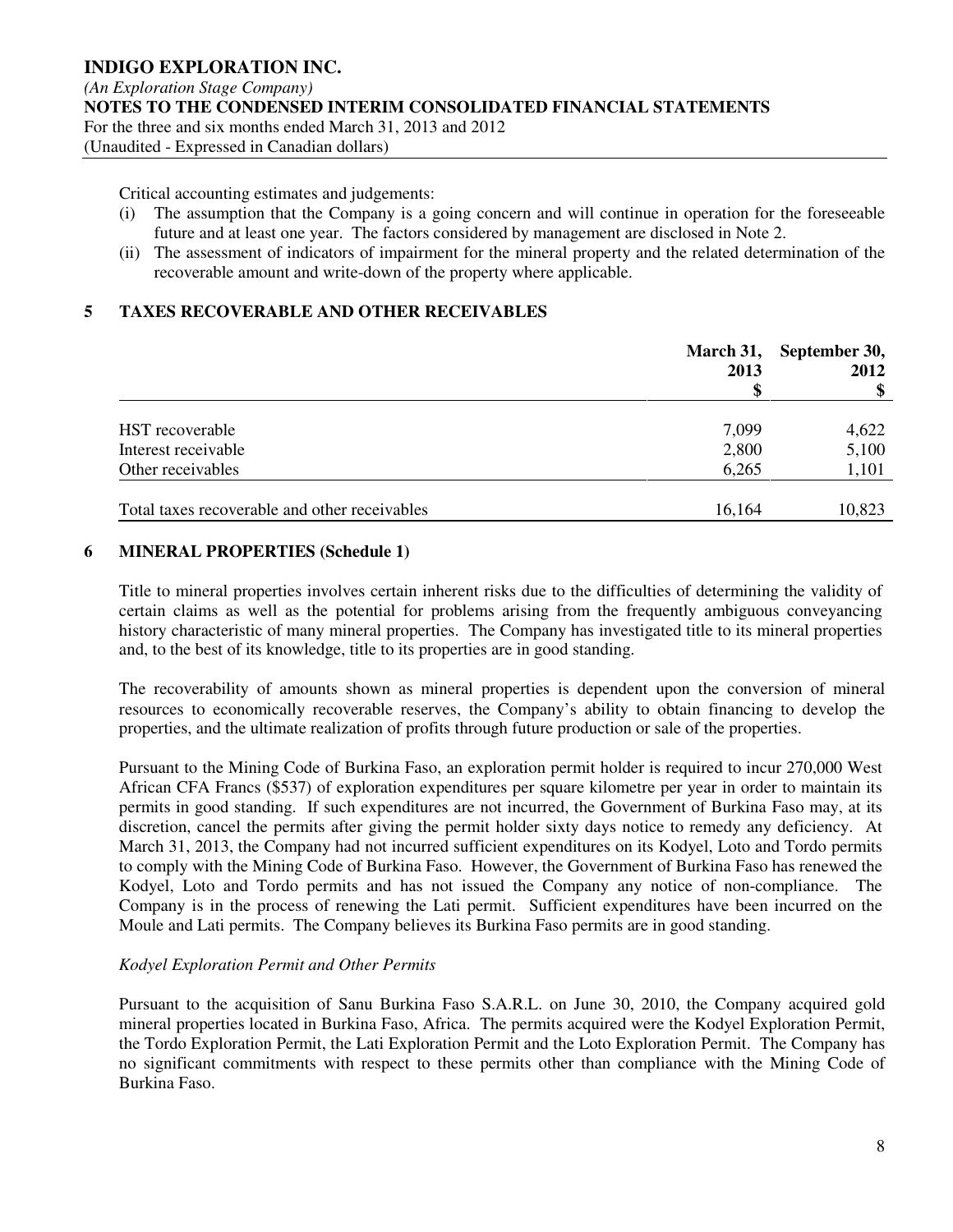#### *Moule Gold Permit, Burkina Faso*

On May 5, 2010, the Company entered into an option agreement to acquire a 100% interest, subject to a 1.5% net smelter return ("NSR") royalty, in the Moule Gold Permit, in western Burkina Faso. Subsequent to March 31, 2013, the Company made the final option payment and acquired a 100% interest in the Moule Gold Permit. A summary of the consideration paid is as follows:

- A. US\$50,000 on May 5, 2010 (paid);
- B. US\$60,000 on or before May 5, 2011 (paid);
- C. US\$100,000 on or before May 5, 2012 (during the year ended September 30, 2012, the Company entered into two amending agreements to extend the payment into four payments with a combination of cash and shares as follows: US\$5,000 on April 30, 2012 (paid); US\$35,000 on or before May 31, 2012 (paid); US\$20,000 on or before August 31, 2012 (paid); 300,000 common shares (issued at the fair value of \$15,000) and US\$30,000 on or before November 30, 2012 (paid);
- D. US\$200,000 on or before May 5, 2013 (wire transferred to Burkina Faso subsequent to March 31, 2013).

The Company has the right to purchase the entire 1.5% NSR royalty for US\$1,800,000.

## **7 ACCOUNTS PAYABLE AND ACCRUED LIABILITIES**

|                                                | 2013<br>S | March 31, September 30,<br>2012 |
|------------------------------------------------|-----------|---------------------------------|
|                                                |           |                                 |
| Trade payables                                 | 54,189    | 90,544                          |
| Due to related parties (Note 9)                | 8,475     | 13,155                          |
|                                                |           |                                 |
| Total accounts payable and accrued liabilities | 62,664    | 103,699                         |

#### **8 SHARE CAPITAL**

a) Authorized:

Unlimited common shares without par value.

b) Stock options:

#### *Stock option plan*

The Company has a stock option plan (the "Plan") whereby the maximum number of shares reserved for issue under the plan shall not exceed 10% of the outstanding common shares of the Company, as at the date of the grant. The maximum number of common shares reserved for issue to any one person under the Plan cannot exceed 5% of the issued and outstanding number of common shares at the date of the grant and the maximum number of common shares reserved for issue to a consultant or a person engaged in investor relations activities cannot exceed 2% of the issued and outstanding number of common shares at the date of the grant. The exercise price of each option granted under the plan may not be less than the Discounted Market Price, as that term is defined in the policies of the TSX Venture Exchange.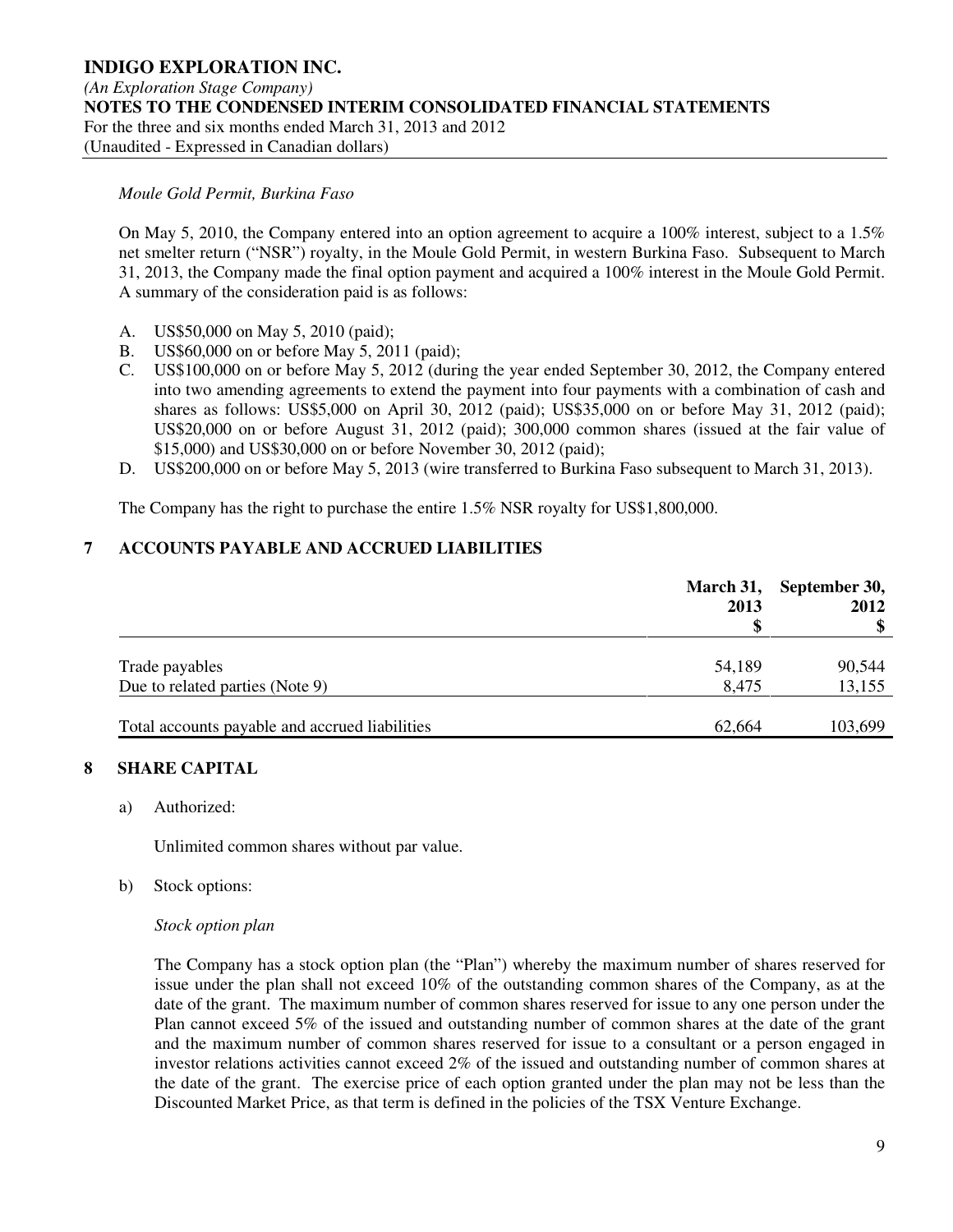Options may be granted for a maximum term of ten (10) years from the date of the grant, are nontransferable and expire within a reasonable period following the termination of employment or holding office as director or officer of the Company and, in the case of death, expire within one year thereafter. Upon death, the options may be exercised by legal representation or designated beneficiaries of the holder of the option.

The Company's stock options outstanding as at March 31, 2013 and September 30, 2012 and the changes for the periods then ended is presented below:

|                                         |                    |                       | Weighted |
|-----------------------------------------|--------------------|-----------------------|----------|
|                                         |                    | Weighted              | Average  |
|                                         | Number of          | Average               | Life     |
|                                         | Options            | <b>Exercise Price</b> | (Years)  |
| Balance outstanding, September 30, 2011 | 1,450,000          | \$0.18                | 3.57     |
| Granted                                 | $^{(1)}$ 1,205,000 | \$0.20                |          |
| Cancelled                               | $^{(1)}(400,000)$  | \$0.20                |          |
| Forfeited                               | (390,000)          | \$0.23                |          |
| Balance outstanding, September 30, 2012 | 1,865,000          | \$0.22                | 3.00     |
| Forfeited                               | (275,000)          | \$0.19                |          |
| Balance outstanding and exercisable,    |                    |                       |          |
| March 31, 2013                          | 1,590,000          | \$0.22                | 2.82     |

At March 31, 2013, the following stock options were outstanding entitling the holder thereof the right to purchase one common share of the Company for each option held:

| <b>Number</b>                          | <b>Exercise Price</b>      | <b>Expiry Date</b>                                       |
|----------------------------------------|----------------------------|----------------------------------------------------------|
| 400,000<br>625,000<br>$^{(1)}$ 565,000 | \$0.15<br>\$0.20<br>\$0.30 | September 10, 2014<br>August 9, 2015<br>November 3, 2016 |
|                                        |                            |                                                          |

1,590,000

(1) During the year ended September 30, 2012, 400,000 of these stock options were cancelled voluntarily and an additional 665,000 of the options were re-priced from an exercise price of \$0.20 per share to an exercise price of \$0.30 per share. All other terms of the options remained unchanged. No share-based payment expense was recorded for these transactions.

During the six months ended March 31, 2013, the Company recorded share-based payments expense of \$nil (2012 - \$171,961). The weighted fair value of share purchase options granted during the six months ended March 31, 2012 of \$0.14 per option was estimated using the Black-Scholes option pricing model with the following assumptions: risk free interest rate  $-1.85\%$ ; expected life  $-5.0$  years; expected volatility – 102%; expected dividends – nil.

Expected volatility was determined by reference to the historical volatility since the Company began trading on the TSX Venture Exchange.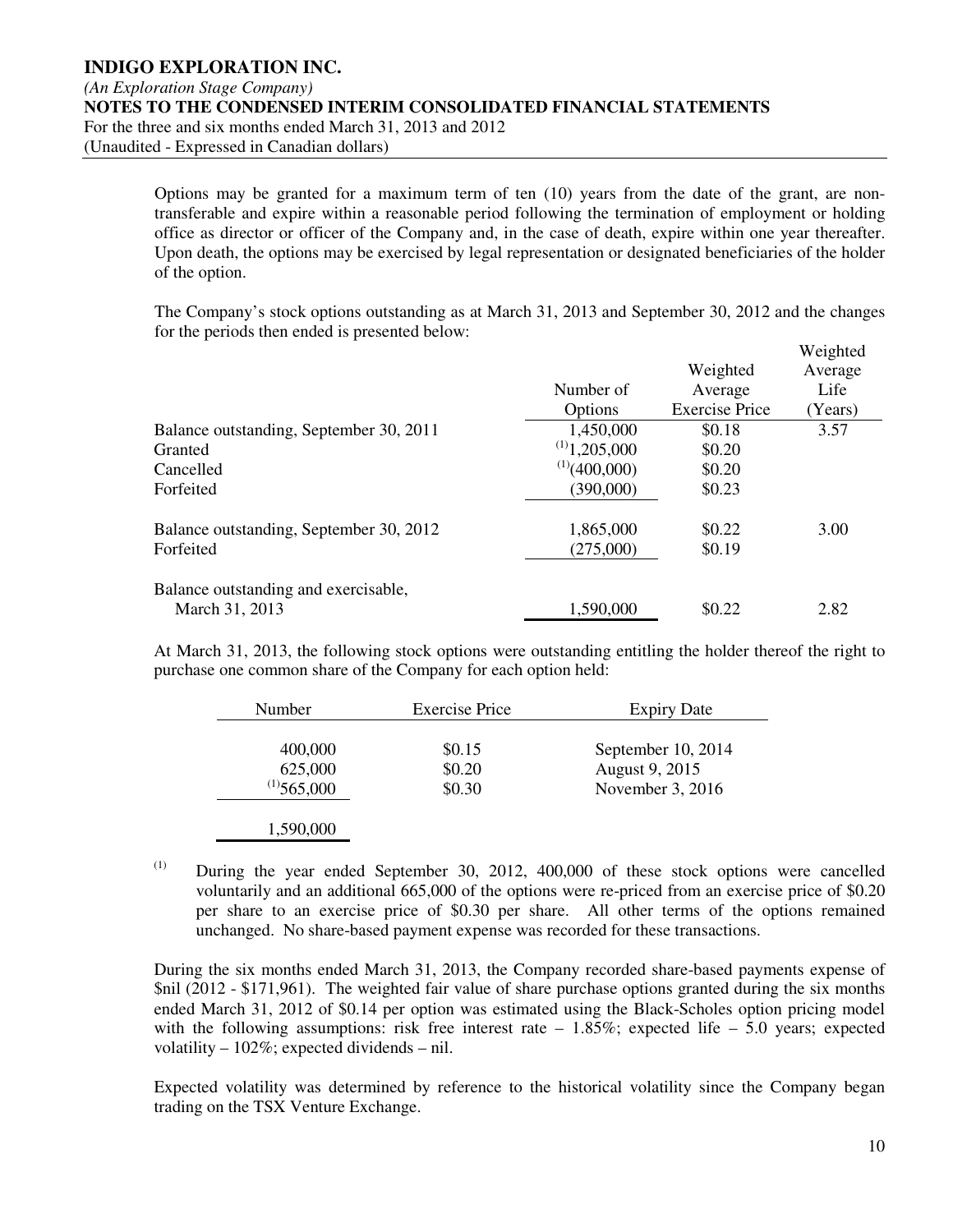#### c) Warrants:

A summary of share purchase warrants outstanding as at March 31, 2013 and September 30, 2012 and the changes for the periods then ended are as follows:

|                             | Number of<br>Warrants | Weighted<br>Average<br><b>Exercise Price</b> | Weighted<br>Average<br>Life<br>(Years) |
|-----------------------------|-----------------------|----------------------------------------------|----------------------------------------|
| Balance, September 30, 2011 | 6,181,290             | \$0.48                                       | 1.00                                   |
| Expired                     | (4,314,540)           | \$0.49                                       |                                        |
| Balance, September 30, 2012 | 1,866,750             | \$0.48                                       | 0.42                                   |
| Expired                     | (1,866,750)           | \$0.48                                       |                                        |
| Balance, March 31, 2013     |                       | ۰                                            |                                        |

#### d) Escrow shares:

Pursuant to the Initial Public Offering, on December 29, 2009, 2,259,043 common shares of the Company were placed into escrow. These escrow shares were released as to ten percent (10%) on December 30, 2009 (released) and an additional fifteen percent (15%) at six month intervals thereafter over a 36 month period with the final tranche being released on December 30, 2012. As at March 31, 2013, nil (September 30, 2012 – 338,856) common shares remained in escrow.

## **9 RELATED PARTY TRANSACTIONS**

During the three and six months ended March 31, 2013 and 2012, the Company incurred the following expenditures charged by directors and officers of the Company and by companies controlled by directors and officers of the Company:

|                                    | Three months ended March 31, |        | Six months ended March 31, |         |
|------------------------------------|------------------------------|--------|----------------------------|---------|
|                                    | 2013                         | 2012   | 2013                       | 2012    |
|                                    |                              |        |                            |         |
|                                    |                              |        |                            |         |
| Accounting fees                    | 7,376                        | 14,905 | 15,025                     | 22,863  |
| Consulting fees                    |                              | 20,000 |                            | 20,000  |
| Management and administration fees | 8,600                        | 38,250 | 14,600                     | 71,792  |
| Mineral property expenditures -    |                              |        |                            |         |
| consulting                         |                              | 16,575 |                            | 19,425  |
|                                    |                              |        |                            |         |
|                                    | 15,976                       | 89,730 | 29,625                     | 134,080 |

As at March 31, 2013, accounts payable and accrued liabilities includes an amount of \$8,475 (September 30, 2012 - \$13,155) due to companies controlled by directors and officers of the Company.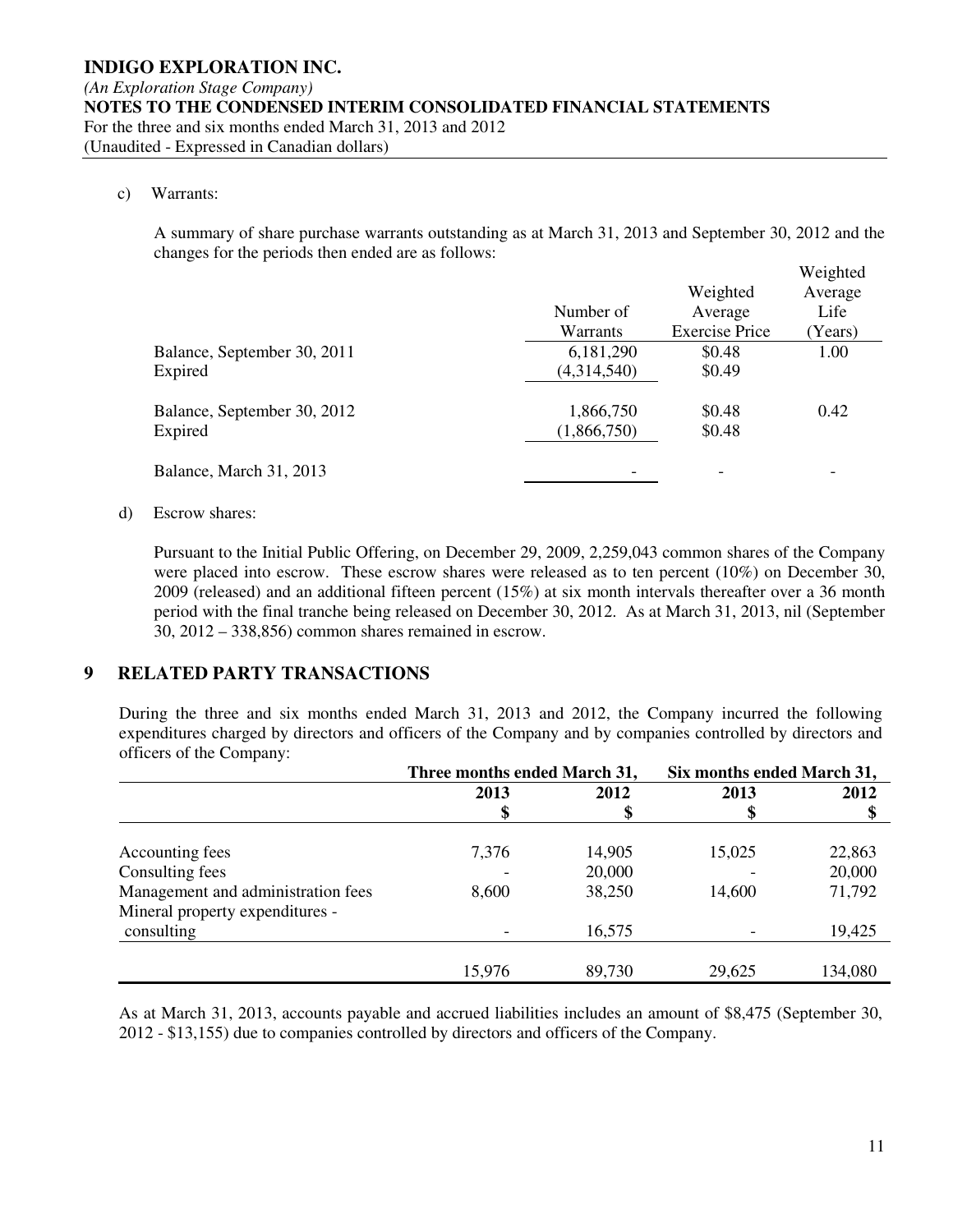#### *(An Exploration Stage Company)*

**NOTES TO THE CONDENSED INTERIM CONSOLIDATED FINANCIAL STATEMENTS** 

For the three and six months ended March 31, 2013 and 2012

(Unaudited - Expressed in Canadian dollars)

Key management includes the Chief Executive Officer and the directors of the Company. The compensation paid or payable to key management for services during the three and six months ended March 31, 2013 and 2012 is as follows:

|                                    | Three months ended March 31, |        | Six months ended March 31, |         |
|------------------------------------|------------------------------|--------|----------------------------|---------|
|                                    | 2013                         | 2012   | 2013                       | 2012    |
|                                    |                              |        |                            |         |
| Accounting fees                    | 7,376                        | 14,905 | 15,025                     | 21,118  |
| Management and administration fees | 8,600                        | 38,250 | 14,600                     | 71,792  |
| Mineral property expenditures -    |                              |        |                            |         |
| consulting                         |                              | 16,575 |                            | 19,425  |
| Share-based payments               |                              |        |                            | 132,003 |
|                                    | 15,976                       | 69,730 | 29,625                     | 244,338 |

## **10 FINANCIAL INSTRUMENTS**

#### Fair Value and Classification of Financial Instruments

The Company's financial instruments consist of cash and cash equivalents, other receivables, and accounts payable and accrued liabilities. Cash and cash equivalents and other receivables are designated as loans and receivables, which are measured at amortized cost. Accounts payable and accrued liabilities are designated as other financial liabilities, which are measured at amortized cost.

Fair value is the price that would be received to sell an asset or paid to transfer a liability in an orderly transaction between market participants at the measurement date. The fair value hierarchy establishes three levels to classify the inputs to valuation techniques used to measure fair value, by reference to the reliability of the inputs used to estimate the fair values.

- Level 1 Applies to assets or liabilities for which there are quoted prices in active markets for identical assets or liabilities.
- Level 2 Applies to assets or liabilities for which there are inputs other than quoted prices that are observable for the asset or liability such as quoted prices for similar assets or liabilities in active markets; quoted prices for identical assets or liabilities in markets with insufficient volume or infrequent transactions (less active markets); or model-derived valuations in which significant inputs are observable or can be derived principally from, or corroborated by, observable market data.
- Level 3 Applies to assets or liabilities for which there are unobservable inputs to the valuation methodology that are significant to the measurement of the fair value of the assets or liabilities.

As at March 31, 2013, the Company believes that the carrying values of cash and cash equivalents, other receivables, and accounts payable and accrued liabilities approximate their fair values because of their nature and relatively short maturity dates or durations.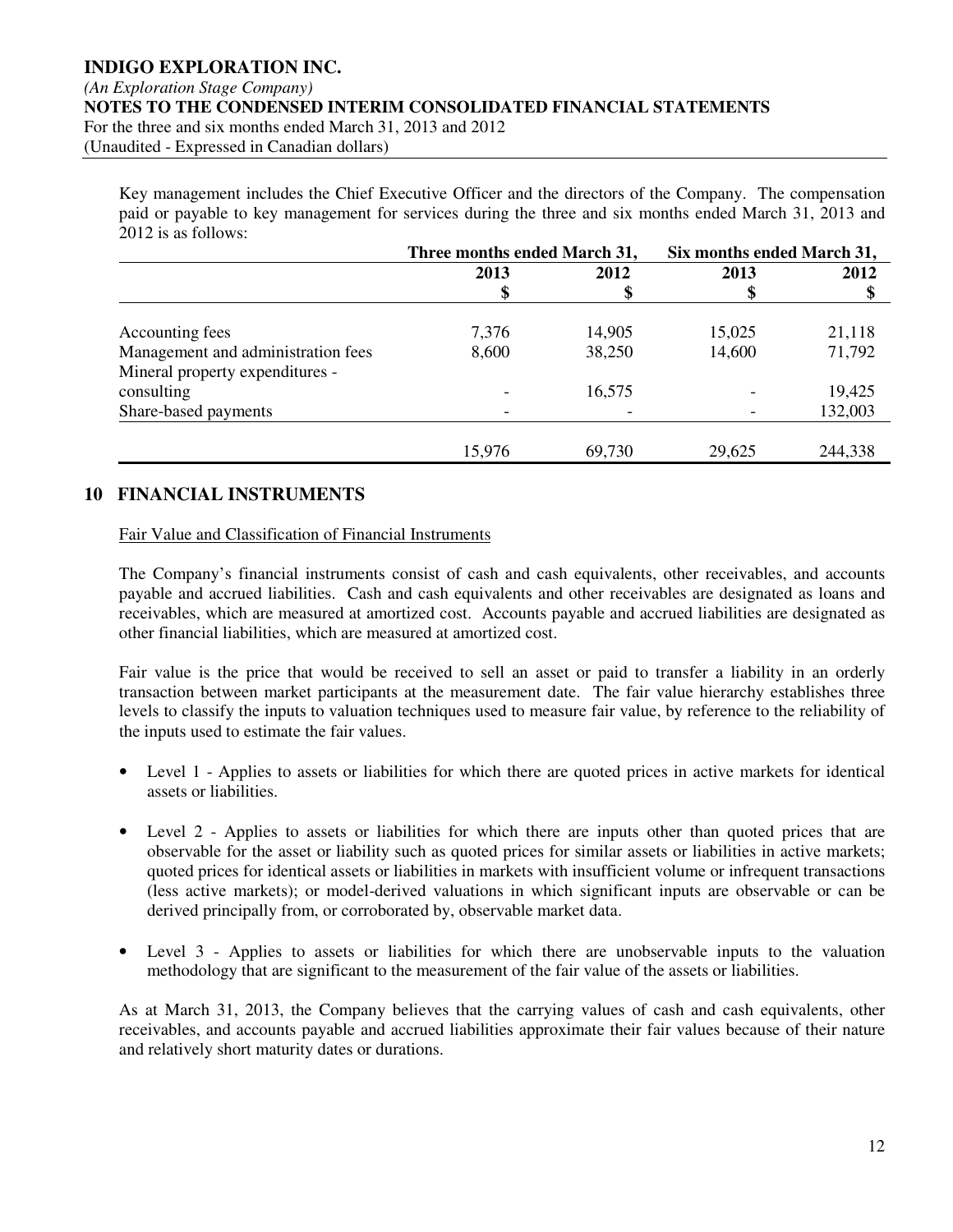Discussions of risks associated with financial assets and liabilities are detailed below:

#### Foreign Exchange Risk

A portion of the Company's financial assets and liabilities is denominated in West African CFA francs ("CFA") giving rise to risks from changes in the foreign exchange rate. The Company is exposed to currency exchange rate risk to the extent of its activities in the Burkina Faso. The Company's currency risk is presently limited to approximately \$9,076 of net exposure denominated in CFAs. Based on this exposure as at March 31, 2013, a 5% change in the exchange rate would give rise to a change in net loss of \$454. The Company does not use derivative financial instruments to reduce its foreign exchange exposure.

The currencies of the Company's financial instruments were as follows:

|                                          |           | <b>March 31, 2013</b> |
|------------------------------------------|-----------|-----------------------|
|                                          | Canadian  |                       |
|                                          | dollar    | <b>CFA</b>            |
| Cash and cash equivalents                | 80,485    | 3,979                 |
| Other receivables                        | 7,930     | 1,135                 |
| Accounts payable and accrued liabilities | (48, 474) | (14,190)              |
| Net exposure                             | 39,941    | (9,076)               |

|                                          | <b>September 30, 2012</b> |            |  |
|------------------------------------------|---------------------------|------------|--|
|                                          | Canadian                  |            |  |
|                                          | dollar                    | <b>CFA</b> |  |
| Cash and cash equivalents                | 314,390                   | 1,489      |  |
| Other receivables                        | 5,100                     | 1,101      |  |
| Accounts payable and accrued liabilities | (45, 128)                 | (58, 571)  |  |
| Net exposure                             | 274,362                   | (55,981)   |  |

Future changes in exchange rates could have a material effect on the Company's business, financial condition and results of operations.

#### Credit Risk

Credit risk arises from cash held with banks and financial institutions. The maximum exposure to credit risk is equal to the carrying value of the financial assets. The majority of the Company's cash is held through a major Canadian charted bank and accordingly, the Company's exposure to credit risk is considered to be limited.

#### Interest Rate Risk

Interest rate risk is the risk that the fair value of future cash flows of a financial instrument will fluctuate because of changes in market interest rates. Although interest income on the Company's cash and cash equivalents is subject to a variable interest rate, the risk exposure is not significant due to the small amount of interest income these balances.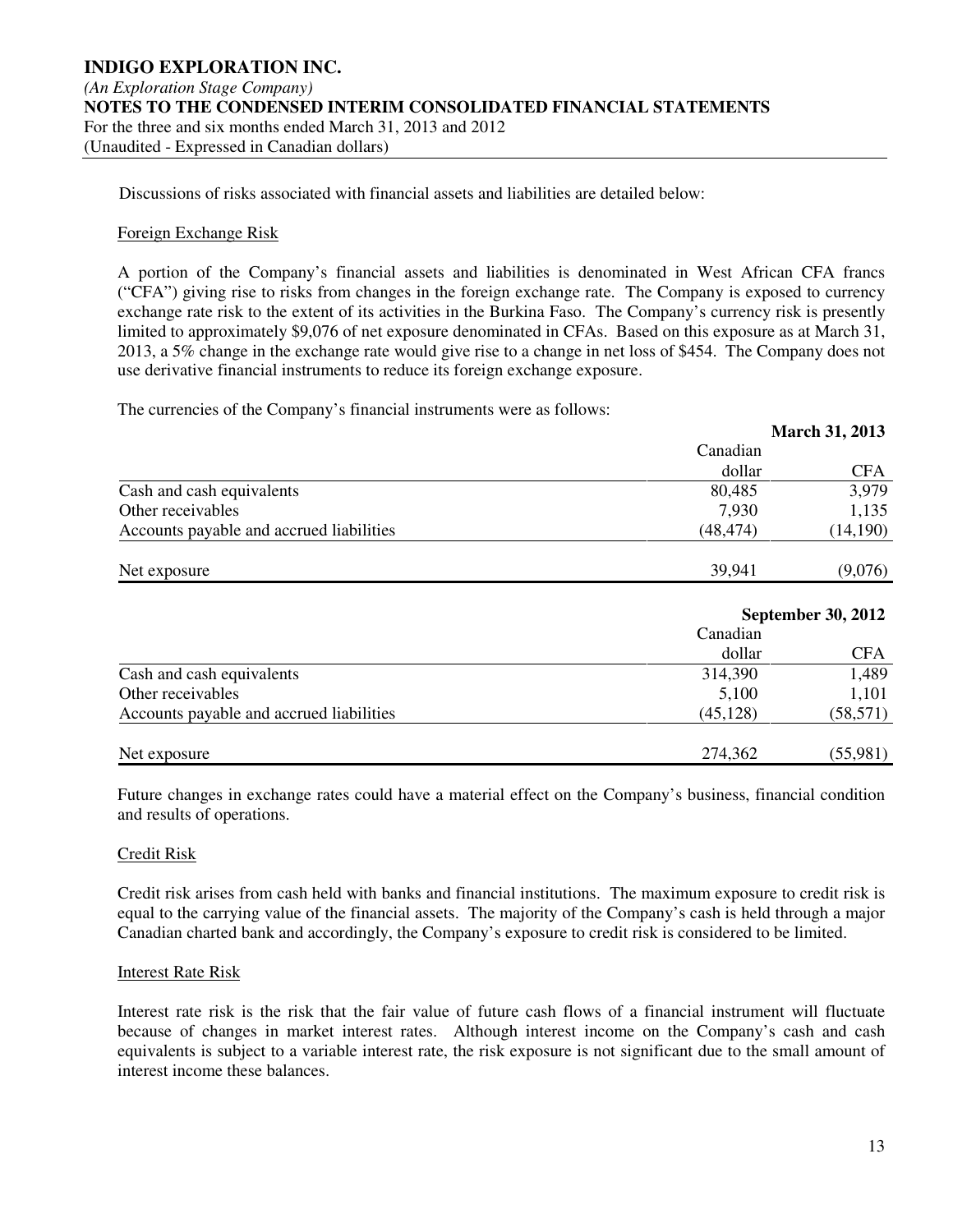#### Liquidity Risk

The Company manages liquidity risk by maintaining sufficient cash to enable settlement of transactions as they come due. Management monitors the Company's contractual obligations and other expenses to ensure adequate liquidity is maintained.

## **11 SUPPLEMENTAL CASH FLOW INFORMATION**

Investing and financing activities that do not have a direct impact on current cash flows are excluded from the cash flow statements. The following transactions were excluded from the statements of cash flows:

During the six months ended March 31, 2013:

a) \$13,190 of deferred exploration expenditures included in accounts payable and accrued liabilities at March 31, 2013, less expenditures included in accounts payable at September 30, 2012 of \$57,373 for a net inclusion of \$44,183.

During the six months ended March 31, 2012:

a) \$37,490 of deferred exploration expenditures included in accounts payable and accrued liabilities at March 31, 2012, less expenditures included in accounts payable at September 30, 2011 of \$14,592 for a net exclusion of \$22,898.

## **12 SEGMENTED INFORMATION**

The Company's operations are limited to a single industry segment, being mineral exploration and development. Geographic segment information of the Company's assets as at March 31, 2013 and September 30, 2012 is as follows:

|              | 2013      | March 31, September 30,<br>2012 |
|--------------|-----------|---------------------------------|
|              | \$        |                                 |
| Canada       | 168,690   | 393,123                         |
| Burkina Faso | 3,334,849 | 3,255,407                       |
| Total assets | 3,503,539 | 3,648,530                       |

Geographic segmentation of the Company's net loss during the three and six months ended March 31, 2013 and 2012 is as follows:

|              | Three months ended March 31, |         | Six months ended March 31, |         |  |
|--------------|------------------------------|---------|----------------------------|---------|--|
|              | 2013                         | 2012    | 2013                       | 2012    |  |
|              |                              |         |                            |         |  |
|              |                              |         |                            |         |  |
| Canada       | 29,755                       | 154,875 | 48,487                     | 484,745 |  |
| Burkina Faso | 26,402                       | 47,532  | 55,469                     | 112,818 |  |
| Net loss     | 56,157                       | 202,407 | 103,956                    | 597,563 |  |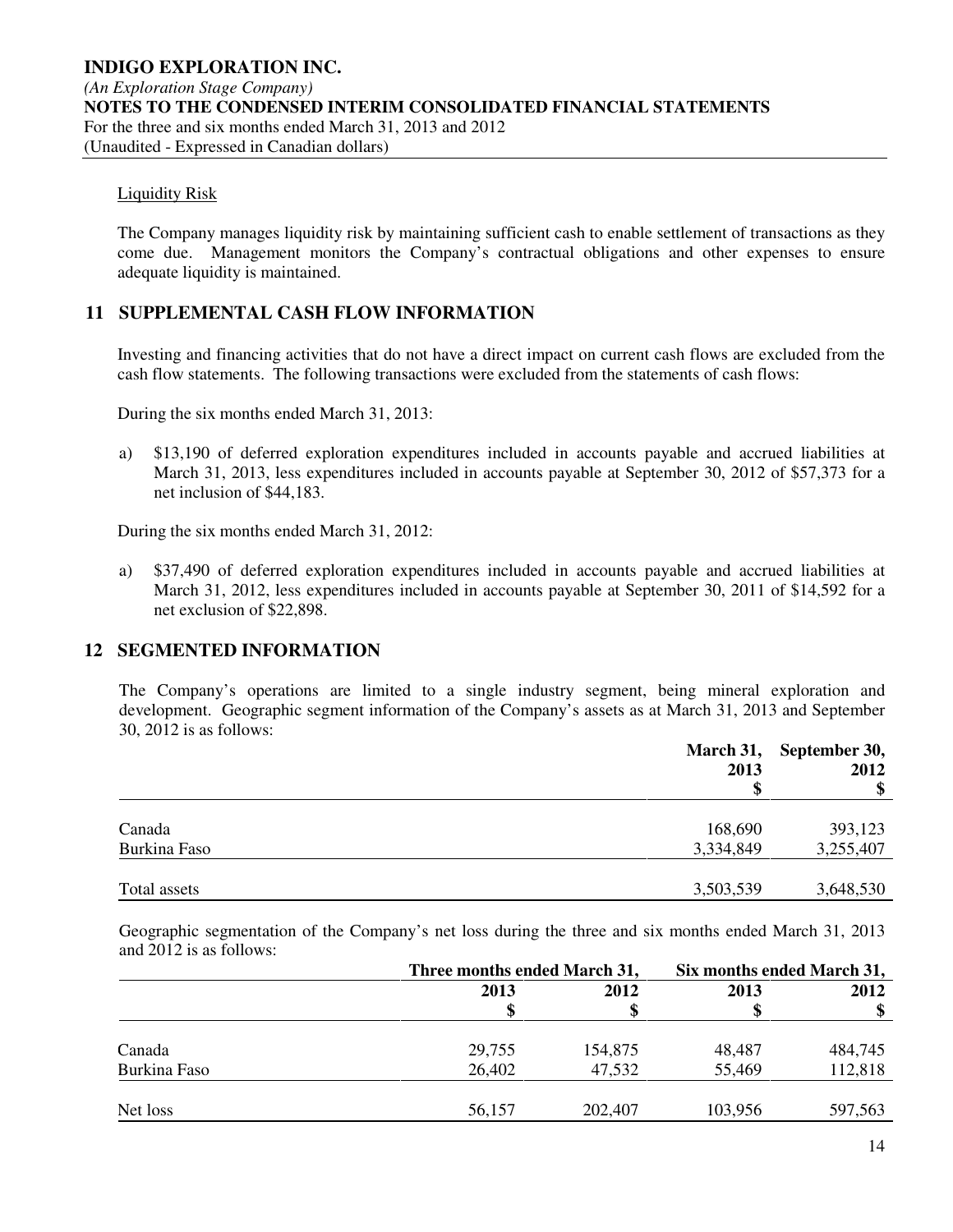## **13 SUBSEQUENT EVENTS**

#### *Private Placement*

On April 3, 2013, the Company closed a non-brokered private placement of 10,000,000 units at a price of \$0.05 per unit for gross proceeds of \$500,000. Each unit is comprised of one common share and one share purchase warrant. Each share purchase warrant entitles the holder thereof the right to purchase one common share at a price of \$0.12 per share on or before April 3, 2014.

#### *Property Payment*

The Company has given notice to exercise the option on the Moule Gold Permit (Note 6) and has wire transferred the final option payment of US\$200,000. Documentation is in progress for finalizing the option exercise and title transfer. Once completed, the Company will acquire a 100% interest in the property.